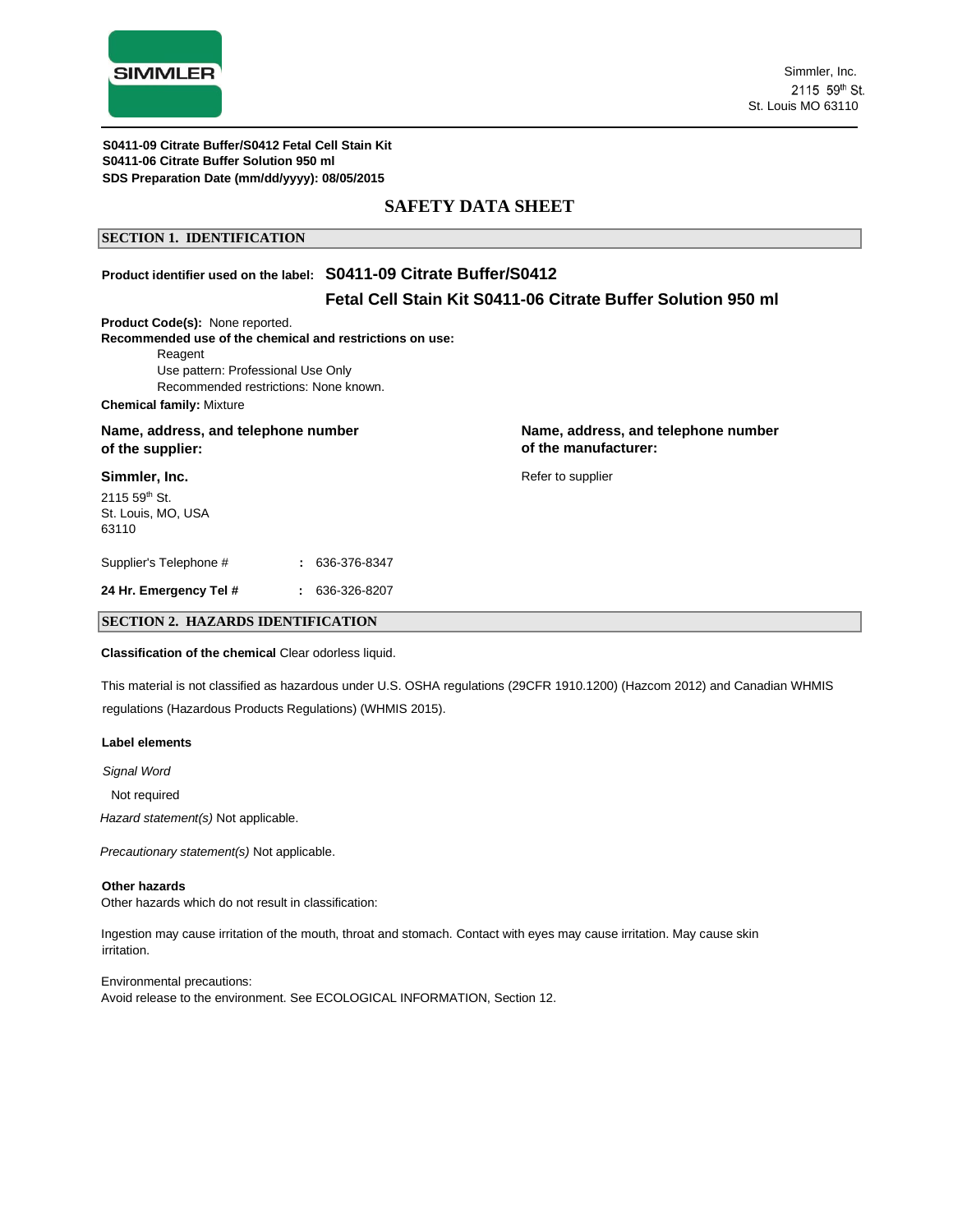

### **SAFETY DATA SHEET**

#### **SECTION 3. COMPOSITION/INFORMATION ON INGREDIENTS**

#### Mixture

| <b>Chemical name</b>                                        | Common name and synonyms      | <u>CAS#</u> | <b>Concentration</b> |  |  |  |
|-------------------------------------------------------------|-------------------------------|-------------|----------------------|--|--|--|
| Citric acid                                                 | 2-Hydroxypropanetricarboxylic | 77-92-9     | <2                   |  |  |  |
|                                                             | acid                          |             |                      |  |  |  |
| Sodium phosphate, dibasic                                   | Disodium phosphate            | 7558-79-4   | < 1.0                |  |  |  |
| <b>Phenylmercuric acetate</b>                               | Acetoxyphenyl mercury         | 62-38-4     | < 0.1                |  |  |  |
| $C_{\rm F}$ $C_{\rm T}$ tani 4<br><b>FIDET AID MEACHDEC</b> |                               |             |                      |  |  |  |

### **SECTION 4. FIRST-AID MEASURES**

#### **Description of first aid measures**

| Ingestion    | : Do not induce vomiting. Rinse mouth thoroughly with water. Never give anything by<br>mouth to an unconscious person. Get medical attention.                                                                                                   |
|--------------|-------------------------------------------------------------------------------------------------------------------------------------------------------------------------------------------------------------------------------------------------|
| Inhalation   | : Immediately remove person to fresh air. If breathing has stopped, give artificial<br>respiration. If breathing is difficult, give oxygen by qualified medical personnel only.<br>Call a POISON CENTER or doctor/physician if you feel unwell. |
| Skin contact | : Wash affected areas with soap and water. Take off contaminated clothing and wash<br>before re-use. Get medical attention if irritation develops and persists.                                                                                 |
| Eye contact  | : Flush with large amounts of water for 15 minutes. Remove contact lenses if present<br>and easy to do. If irritation or symptoms develop, seek medical attention.                                                                              |

#### **Most important symptoms and effects, both acute and delayed:**

Direct skin contact may cause temporary redness. Direct eye contact may cause temporary redness. Ingestion may cause gastrointestinal irritation, nausea, vomiting and diarrhea. May cause irritation to the nose, throat and upper respiratory tract.

#### **Indication of any immediate medical attention and special treatment needed :**Treat symptomatically.

#### **SECTION 5. FIRE-FIGHTING MEASURES**

#### **Extinguishing media**

| Suitable extinguishing media:   | Use media suitable to the surrounding fire such as water fog or fine spray, alcohol foams, carbon |
|---------------------------------|---------------------------------------------------------------------------------------------------|
| dioxide and dry chemical.       |                                                                                                   |
| Unsuitable extinguishing media: | Do not use a solid water stream as it may scatter and spread fire.                                |

#### **Special hazards arising from the substance or mixture / Conditions of flammability:**

Closed containers may rupture if exposed to excess heat or flame due to a build-up of internal pressure.

#### **Flammability classification (OSHA 29 CFR 1910.106) :** Not flammable.

Hazardous combustion products: Carbon dioxide and carbon monoxide. Mercury.

#### **Special protective equipment and precautions for firefighters**

*Protective equipment for fire-fighters***:** Firefighters must use standard protective equipment including flame retardant coat, helmet with face shield, gloves, rubber boots, and in enclosed spaces, SCBA.

*Special fire-fighting procedures***:** Evacuate personnel to safe areas. Move containers from fire area if safe to do so. Water spray may be useful in cooling equipment exposed to heat and flame. Dike for water control.Avoid release to the environment.

#### **SECTION 6. ACCIDENTAL RELEASE MEASURES**

**Personal precautions, protective equipment and emergency procedures:** All persons dealing with clean-up should wear the appropriate protective equipment including self-contained breathing apparatus. Keep all other personnel upwind and away from the spill/release. Restrict access to area until completion of clean-up. Refer to Section 8, EXPOSURE CONTROLS AND PERSONAL PROTECTION, for additional information on acceptable personal protective equipment.

**Environmental precautions:** Ensure spilled product does not enter drains, sewers, waterways, or confined spaces. For large spills, dike the area to prevent spreading.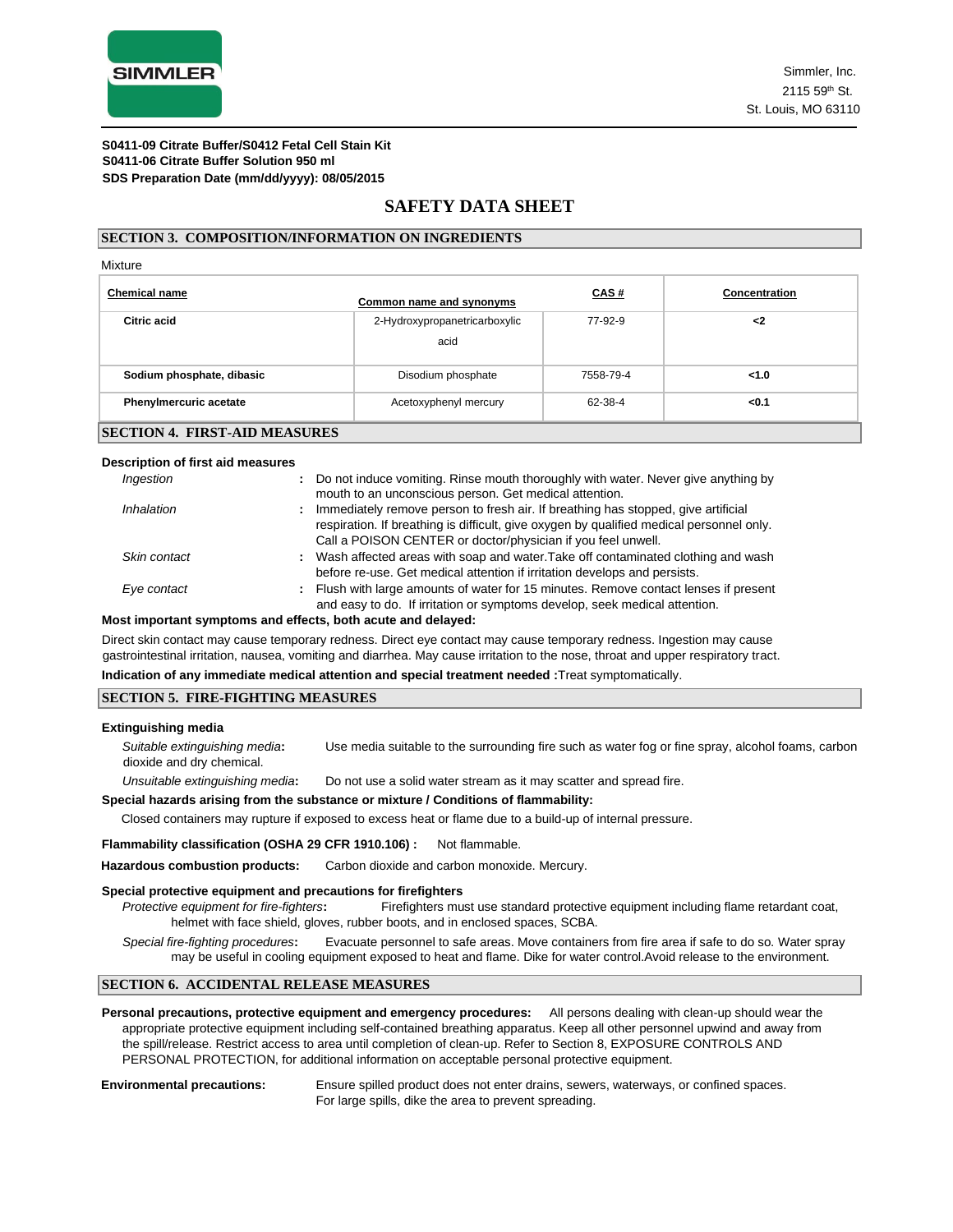

### **SAFETY DATA SHEET**

**Methods and material for containment and cleaning up:** Ventilate the area. Prevent further leakage or spillage if safe to do so. Contain and absorb spilled liquid with non-combustible, inert absorbent material (e.g. sand), then place absorbent material into a container for later disposal (see Section 13). Contact the proper local authorities.

**Special spill response procedures:** If a spill/release in excess of the EPA reportable quantity is made into the environment, immediately notify the national response center in the United States (phone: 1-800-424-8802).

US CERCLA Reportable quantity (RQ): Sodium Phosphate Dibasic(5000 lbs / 2270 kg); Phenylmercuric Acetate (100 lbs / 45.4 kg)

#### **SECTION 7. HANDLING AND STORAGE**

#### **Precautions for safe handling :**

|                                    |  | Use in well ventilated area. Wear suitable protective equipment. Avoid breathing mist<br>or vapor. Avoid contact with skin, eyes and clothing. Keep away from heat and flame.<br>Label containers appropriately. Wash thoroughly after handling. Keep containers closed<br>when not in use. |
|------------------------------------|--|---------------------------------------------------------------------------------------------------------------------------------------------------------------------------------------------------------------------------------------------------------------------------------------------|
| <b>Conditions for safe storage</b> |  | : Store in a cool, dry, well-ventilated area. Store away from incompatibles and out of direct<br>sunlight. Storage area should be clearly identified, clear of obstruction and accessible only<br>to trained and authorized personnel. Inspect periodically for damage or leaks.            |

**Incompatible materials :** None known.

#### **SECTION 8. EXPOSURE CONTROLS / PERSONAL PROTECTION**

#### **Exposure Limits:**

| <b>Chemical Name</b>                    |                                                                                                                                                                                                                                                                                                                              | <b>ACGIH TLV</b>         |      | <b>OSHA PEL</b> |                  |
|-----------------------------------------|------------------------------------------------------------------------------------------------------------------------------------------------------------------------------------------------------------------------------------------------------------------------------------------------------------------------------|--------------------------|------|-----------------|------------------|
|                                         |                                                                                                                                                                                                                                                                                                                              | <b>STEL</b><br>TWA       |      | <u>PEL</u>      | <b>STEL</b>      |
| Citric acid                             |                                                                                                                                                                                                                                                                                                                              | N/A <sub>v</sub>         | N/Av | N/Av            | N/A <sub>v</sub> |
| Sodium phosphate, dibasic               |                                                                                                                                                                                                                                                                                                                              | N/A <sub>v</sub>         | N/Av | N/Av            | N/A <sub>v</sub> |
| <b>Phenylmercuric acetate</b>           |                                                                                                                                                                                                                                                                                                                              | N/A <sub>v</sub><br>N/Av |      | N/Av            | N/A <sub>v</sub> |
| <b>Exposure controls</b>                |                                                                                                                                                                                                                                                                                                                              |                          |      |                 |                  |
| Ventilation and engineering<br>measures | Provide exhaust ventilation or other engineering controls to keep the airborne<br>concentration of vapours below their respective threshold limit value                                                                                                                                                                      |                          |      |                 |                  |
| <b>Respiratory protection</b>           | Respiratory protection is required if the concentrations exceed the TLV. Use a NIOSH<br>approved dust respirator if dust levels exceed exposure limits. Seek advice from<br>respiratory protection specialists.                                                                                                              |                          |      |                 |                  |
| <b>Skin protection</b>                  | Wear protective gloves. Advice should be sought from glove suppliers.                                                                                                                                                                                                                                                        |                          |      |                 |                  |
| Eye / face protection                   | Safety goggles or glasses as appropriate for the job.                                                                                                                                                                                                                                                                        |                          |      |                 |                  |
| Other protective equipment              | Wear suitable protective clothing.                                                                                                                                                                                                                                                                                           |                          |      |                 |                  |
| General hygiene considerations          | Avoid breathing mist or vapor. Avoid contact with skin, eyes and clothing. Do not eat,<br>drink, smoke or use cosmetics while working with this product. Upon completion of<br>work, wash hands before eating, drinking, smoking or use of toilet facilities. Remove<br>soiled clothing and wash it thoroughly before reuse. |                          |      |                 |                  |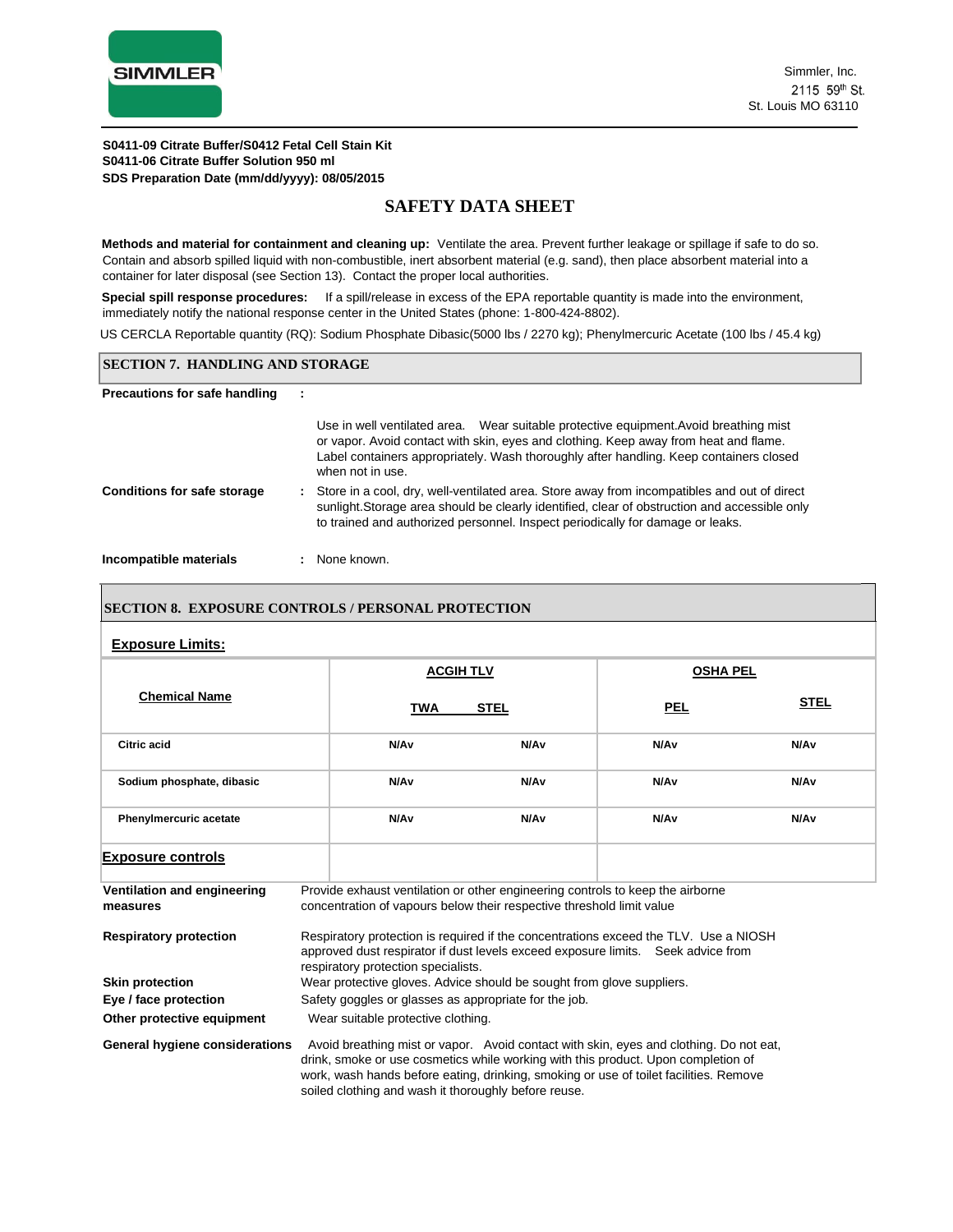

### **SAFETY DATA SHEET**

| <b>SECTION 9. PHYSICAL AND CHEMICAL PROPERTIES</b>                                                          |                                                                  |                                                                             |  |  |
|-------------------------------------------------------------------------------------------------------------|------------------------------------------------------------------|-----------------------------------------------------------------------------|--|--|
| Appearance                                                                                                  |                                                                  | Clear liquid.                                                               |  |  |
| Odour                                                                                                       |                                                                  | Odorless.                                                                   |  |  |
| <b>Odour threshold</b>                                                                                      |                                                                  | No information available.                                                   |  |  |
| pH                                                                                                          |                                                                  | $3.1 - 3.3$                                                                 |  |  |
| <b>Melting/Freezing point</b>                                                                               |                                                                  | Not available.                                                              |  |  |
| Initial boiling point and boiling range:                                                                    |                                                                  | Not available.                                                              |  |  |
| <b>Flash point</b>                                                                                          |                                                                  | Not applicable.                                                             |  |  |
| <b>Flashpoint (Method)</b>                                                                                  |                                                                  | Not applicable.                                                             |  |  |
| Evaporation rate (BuAe = 1)                                                                                 |                                                                  | No information available.                                                   |  |  |
| Flammability (solid, gas)                                                                                   |                                                                  | Not applicable.                                                             |  |  |
| Lower flammable limit (% by vol.)                                                                           |                                                                  | N/Ap                                                                        |  |  |
| Upper flammable limit (% by vol.)                                                                           |                                                                  | N/Ap                                                                        |  |  |
| <b>Oxidizing properties</b>                                                                                 |                                                                  | None known.                                                                 |  |  |
| <b>Explosive properties</b>                                                                                 |                                                                  | Not explosive                                                               |  |  |
| Vapour pressure                                                                                             |                                                                  | No information available.                                                   |  |  |
| Vapour density                                                                                              |                                                                  | No information available.                                                   |  |  |
| <b>Relative density / Specific gravity</b>                                                                  |                                                                  | Not available.                                                              |  |  |
| Solubility in water                                                                                         |                                                                  | Soluble                                                                     |  |  |
| Other solubility(ies)<br>Partition coefficient: n-octanol/water or Coefficient of<br>water/oil distribution |                                                                  | No information available.<br>Not available.                                 |  |  |
| <b>Auto-ignition temperature</b>                                                                            |                                                                  | No information available.                                                   |  |  |
| <b>Decomposition temperature</b>                                                                            |                                                                  | No information available.                                                   |  |  |
| <b>Viscosity</b>                                                                                            |                                                                  | Not available.                                                              |  |  |
| Volatiles (% by weight)                                                                                     |                                                                  | No information available.                                                   |  |  |
| Volatile organic Compounds (VOC's)                                                                          |                                                                  | No information available                                                    |  |  |
| Absolute pressure of container<br><b>Flame projection length</b>                                            |                                                                  | N/Ap<br>N/Ap                                                                |  |  |
| Other physical/chemical comments                                                                            |                                                                  | None reported by the manufacturer.                                          |  |  |
| <b>SECTION 10. STABILITY AND REACTIVITY</b>                                                                 |                                                                  |                                                                             |  |  |
| <b>Reactivity</b>                                                                                           | Not normally reactive.                                           |                                                                             |  |  |
| <b>Chemical stability</b>                                                                                   | Stable under normal conditions                                   |                                                                             |  |  |
| <b>Possibility of hazardous</b><br>reactions                                                                | Hazardous polymerization does not occur.                         |                                                                             |  |  |
| <b>Conditions to avoid</b>                                                                                  |                                                                  | Avoid contact with skin and eyes. Do not ingest. Avoid heat and open flame. |  |  |
| Incompatible materials                                                                                      | None known.                                                      |                                                                             |  |  |
| <b>Hazardous decomposition</b>                                                                              | None known, refer to hazardous combustion products in Section 5. |                                                                             |  |  |
| products                                                                                                    |                                                                  |                                                                             |  |  |
| <b>SECTION 11. TOXICOLOGICAL INFORMATION</b>                                                                |                                                                  |                                                                             |  |  |

### **Information on likely routes of exposure:**

| Routes of entry inhalation | : YES |
|----------------------------|-------|
| Routes of entry skin & eye | : YES |
| Routes of entry Ingestion  | : YES |

**Routes of exposure skin absorption:** NO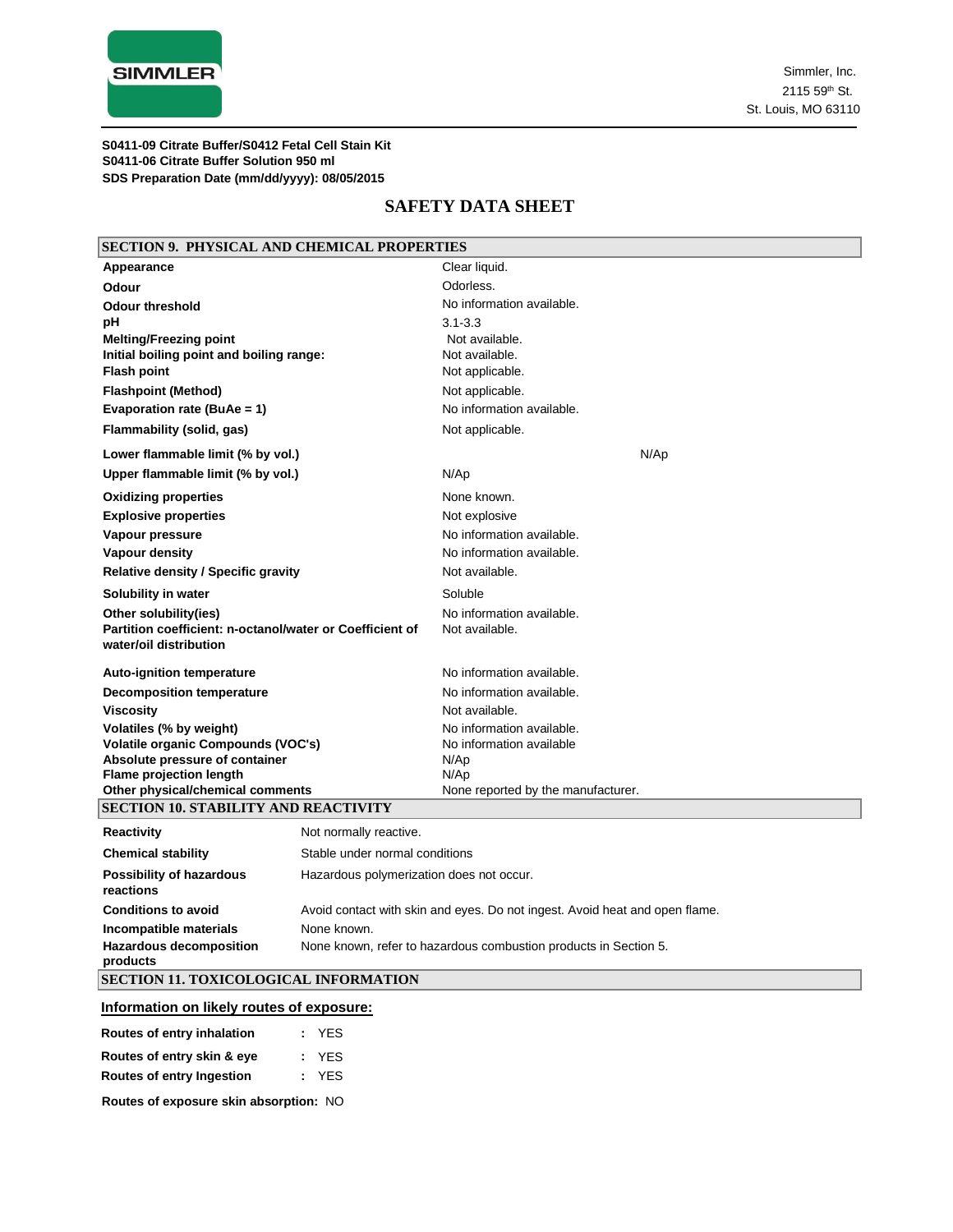

### **SAFETY DATA SHEET**

#### **Potential Health Effects:**

#### **Signs and symptoms of short-term (acute) exposure**

| Sign and symptoms Inhalation                            | May cause irritation to the nose, throat and upper respiratory tract.                                                                                                                                                            |
|---------------------------------------------------------|----------------------------------------------------------------------------------------------------------------------------------------------------------------------------------------------------------------------------------|
| Sign and symptoms ingestion                             | Ingestion may cause gastrointestinal irritation, nausea, vomiting and diarrhea.                                                                                                                                                  |
| Sign and symptoms skin                                  | May cause mild skin irritation on prolonged contact.                                                                                                                                                                             |
| Sign and symptoms eyes                                  | Direct eye contact may cause slight redness.                                                                                                                                                                                     |
| <b>Potential Chronic Health</b><br><b>Effects</b>       | Prolonged exposure can cause central nervous system effects. Prolonged exposure may<br>cause adverse effects on the liver, kidneys and thyroid.                                                                                  |
| <b>Mutagenicity</b>                                     | Not expected to be mutagenic.                                                                                                                                                                                                    |
| Carcinogenicity                                         | No components are listed as carcinogens by ACGIH, IARC, OSHA or NTP.                                                                                                                                                             |
| Reproductive effects &<br><b>Teratogenicity</b>         | Contains a chemical or chemicals which can cause birth defects or other reproductive harm.<br>Contains Phenylmecuric Acetate.                                                                                                    |
| Sensitization to material                               | Not expected to be a skin or respiratory sensitizer.                                                                                                                                                                             |
|                                                         | Specific target organ effects The substance or mixture is not classified as specific target organ toxicant, single exposure.<br>The substance or mixture is not classified as specific target organ toxicant, repeated exposure. |
| <b>Medical conditions</b><br>aggravated by overexposure | None expected, when used as intended.                                                                                                                                                                                            |
| <b>Synergistic materials</b>                            | No information available.                                                                                                                                                                                                        |
| <b>Toxicological data</b>                               | There is no available data for the product itself, only for the ingredients. See below for<br>individual ingredient acute toxicity data.                                                                                         |

|                           | $LC_{50}(4hr)$   | $LD_{50}$                  |                                |  |
|---------------------------|------------------|----------------------------|--------------------------------|--|
| <b>Chemical name</b>      | inh, rat         | (Oral, rat)                | (Rabbit, dermal)               |  |
| Citric acid               | N/Av             | 3000 mg/kg                 | > 2000 mg/kg (No<br>mortality) |  |
| Sodium phosphate, dibasic | N/Av             | >2000 mg/kg (No mortality) | >2000 mg/kg (No<br>mortality)  |  |
| Phenylmercuric acetate    | N/A <sub>v</sub> | 41 mg/kg                   | N/Av                           |  |

**Other important toxicologica**l **hazards:** To the best of our knowledge, the toxicological properties of this material have not been thoroughly investigated.

#### **SECTION 12. ECOLOGICAL INFORMATION**

**Ecotoxicity:** Contains material that may be harmful in the environment.

The product should not be allowed to enter drains or water courses, or be deposited where it can affect ground or surface waters.

*Ecotoxicity data:* See the following tables for individual ingredient ecotoxicity data.

| Ingredients               | <b>CAS No</b> | <b>Toxicity to Fish</b>          |               |                 |  |
|---------------------------|---------------|----------------------------------|---------------|-----------------|--|
|                           |               | LC50 / 96h                       | NOEC / 21 day | <b>M</b> Factor |  |
| Citric acid               | 77-92-9       | 1516 mg/L (Bluegill<br>sunfish)  | N/Av          | None.           |  |
| Sodium phosphate, dibasic | 7558-79-4     | >100 mg/L (Rainbow<br>trout)     | N/Av          | None.           |  |
| Phenylmercuric acetate    | 62-38-4       | mg/L (Mosquito<br>0.037<br>fish) | N/Av          | 10              |  |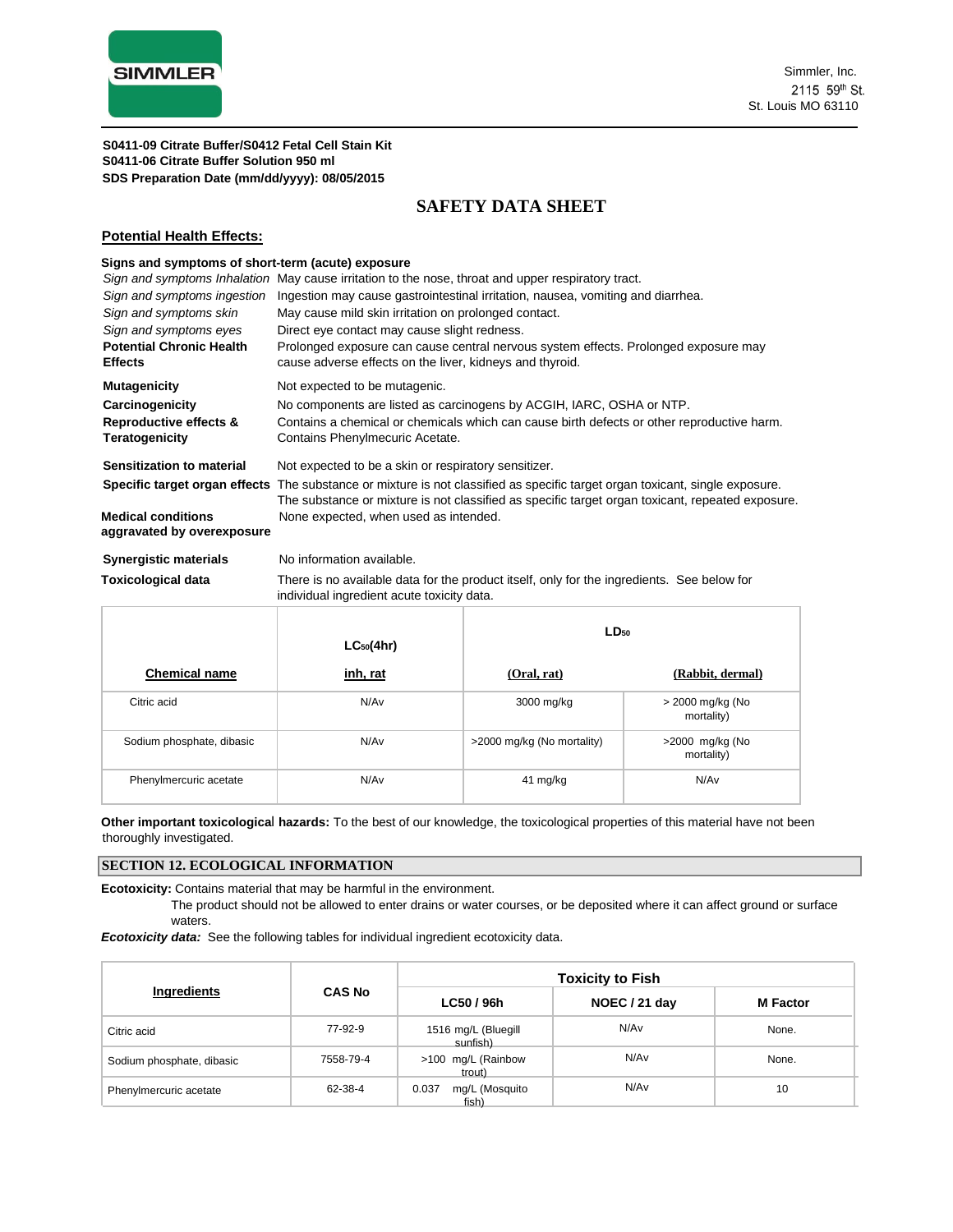

### **SAFETY DATA SHEET**

| Ingredients                    | <b>CAS No</b>                               | <b>Toxicity to Daphnia</b>                   |                          |                 |  |
|--------------------------------|---------------------------------------------|----------------------------------------------|--------------------------|-----------------|--|
|                                |                                             | EC50 / 48h                                   | NOEC / 21 day            | <b>M</b> Factor |  |
| Citric acid                    | 77-92-9                                     | 1535 mg/L/24hr (Daphnia<br>magna)            | N/Av                     | None.           |  |
| Sodium phosphate, dibasic      | 7558-79-4                                   | mg/L (Daphnia<br>>100<br>magna)              | N/A <sub>v</sub>         | None.           |  |
| Phenylmercuric acetate         | 62-38-4                                     | 0.58 mg/L (Scyulla<br>serrata)               | N/Av                     |                 |  |
| Ingredients                    | <b>CAS No</b>                               | <b>Toxicity to Algae</b>                     |                          |                 |  |
|                                |                                             | EC50 / 96h or 72h                            | <b>NOEC / 96h or 72h</b> | <b>M</b> Factor |  |
| Citric acid                    | 77-92-9                                     | > 18 000 mg/L (Green algae)<br>(Read-across) | N/Av                     | None.           |  |
| Sodium phosphate, dibasic      | 7558-79-4                                   | >100mg/L (Green algae)                       | >100mg/L (Green algae)   | None.           |  |
| Phenylmercuric acetate         | 62-38-4                                     | N/Av                                         | N/Av                     | None.           |  |
| Persistence and degradability: | No data is available on the product itself. |                                              |                          |                 |  |

**Bioaccumulation potential:** No data is available on the product itself.

| <b>Components</b>                            | Partition coefficent n-octanol/ater (log Kow) | <b>Bioconcentration factor (BCF)</b> |
|----------------------------------------------|-----------------------------------------------|--------------------------------------|
| Citric acid (CAS 77-92-9)                    | $-1.72$                                       |                                      |
| Sodium phosphate, dibasic (CAS<br>7558-79-4) | N/Av                                          | N/A <sub>v</sub>                     |
| Phenylmercuric acetate (CAS 62-38-4)         | N/Av                                          | N/Av                                 |

**Mobility in soil:**No data is available on the product itself.

**Other Adverse Environmental effects :**No data is available on the product itself.

#### **SECTION 13. DISPOSAL CONSIDERATIONS**

| <b>Handling for Disposal</b> | ÷. | Handle waste according to recommendations in Section 7. Empty containers may contain<br>hazardous residues.                                                                                                                                                                          |
|------------------------------|----|--------------------------------------------------------------------------------------------------------------------------------------------------------------------------------------------------------------------------------------------------------------------------------------|
| <b>Methods of Disposal</b>   | ÷  | Dispose in accordance with all applicable federal, state, provincial and local regulations.                                                                                                                                                                                          |
| <b>RCRA</b>                  |    | : If this product, as supplied, becomes a waste in the United States, it may meet the criteria<br>of a hazardous waste as defined under RCRA, Title 40 CFR 261. It is the responsibility of<br>the waste generator to determine the proper waste identification and disposal method. |

| <b>SECTION 14. TRANSPORTATION INFORMATION</b> |                  |                         |                                         |                  |       |  |  |  |
|-----------------------------------------------|------------------|-------------------------|-----------------------------------------|------------------|-------|--|--|--|
| <b>Regulatory</b><br><b>Information</b>       | <b>UN Number</b> | UN proper shipping name | <b>Transport</b><br>hazard<br>class(es) | Packing<br>Group | Label |  |  |  |
| TDG                                           | None.            | Not regulated.          | not regulated                           | none             |       |  |  |  |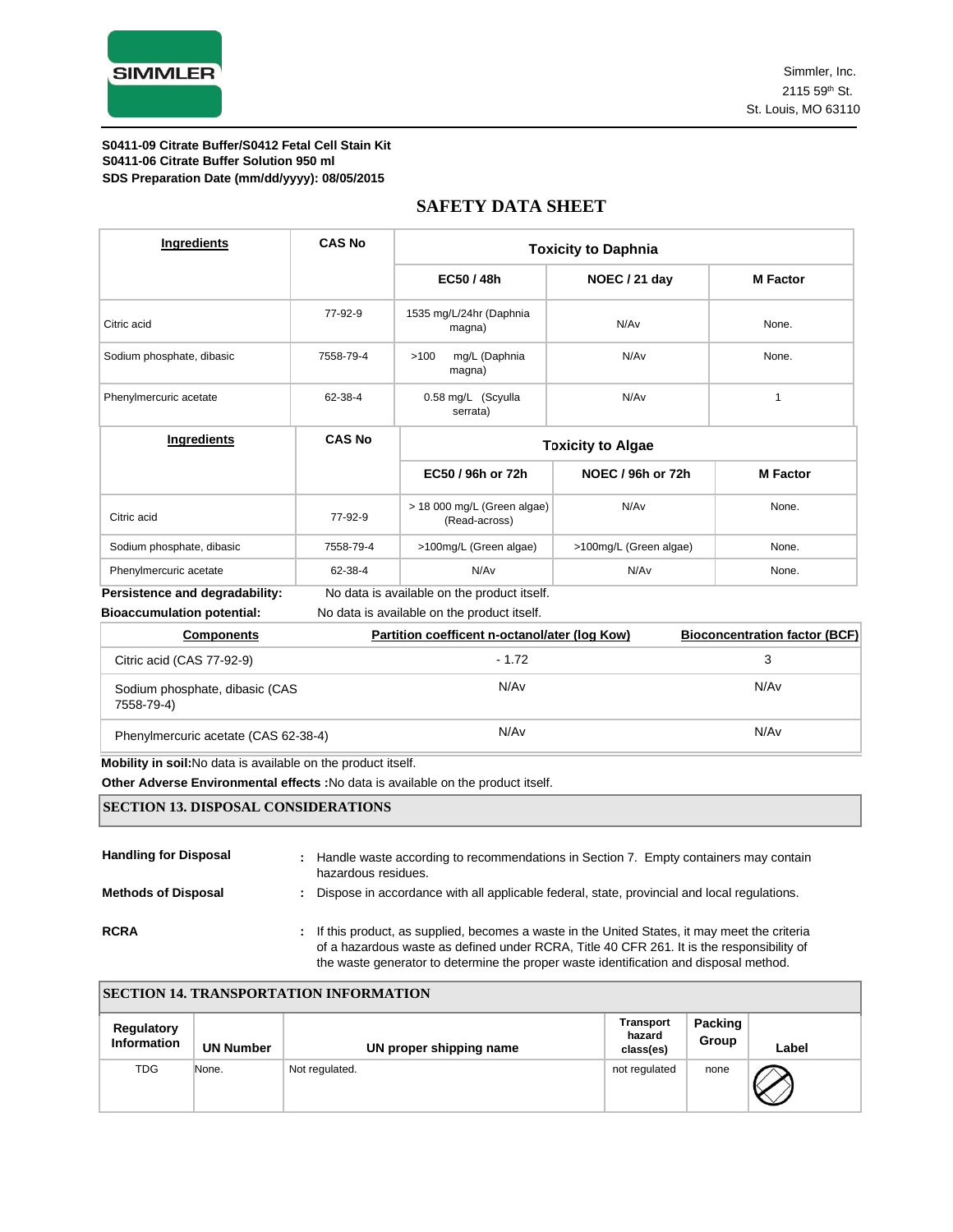

| ×<br>$\mathbb{R}$<br><b>TDG</b><br>None.<br><b>Additional</b><br>information<br>not regulated<br>Not regulated.<br>49CFR/DOT<br>None.<br>none<br>49CFR/DOT<br>None.<br><b>Additional</b><br>information<br>not regulated<br><b>IMDG</b><br>Not regulated.<br>None.<br>none<br><b>IMDG</b><br>None.<br><b>Additional</b><br>information<br>not regulated<br><b>ICAO/IATA</b><br>Not regulated.<br>None.<br>none |  |  |  |  |  |  |  |  |
|----------------------------------------------------------------------------------------------------------------------------------------------------------------------------------------------------------------------------------------------------------------------------------------------------------------------------------------------------------------------------------------------------------------|--|--|--|--|--|--|--|--|
|                                                                                                                                                                                                                                                                                                                                                                                                                |  |  |  |  |  |  |  |  |
|                                                                                                                                                                                                                                                                                                                                                                                                                |  |  |  |  |  |  |  |  |
|                                                                                                                                                                                                                                                                                                                                                                                                                |  |  |  |  |  |  |  |  |
|                                                                                                                                                                                                                                                                                                                                                                                                                |  |  |  |  |  |  |  |  |
|                                                                                                                                                                                                                                                                                                                                                                                                                |  |  |  |  |  |  |  |  |
|                                                                                                                                                                                                                                                                                                                                                                                                                |  |  |  |  |  |  |  |  |
| <b>ICAO/IATA</b><br>None.<br><b>Additional</b><br>information<br>$\mathbb{R}^n$<br>$\sim$<br>$\mathcal{L}_{\mathcal{A}}$<br>$\mathbb{R}^n$                                                                                                                                                                                                                                                                     |  |  |  |  |  |  |  |  |

### **SAFETY DATA SHEET**

**Special precautions for user:** Appropriate advice on safety must accompany the package.

**Environmental hazards:** See Section 12 for more environmental information.

**Transport in bulk according to Annex II of MARPOL 73/78 and the IBC Code :** This information is not available.

### **SECTION 15 - REGULATORY INFORMATION**

#### **US Federal Information:**

Components listed below are present on the following U.S. Federal chemical lists:

| Ingredients               | CAS#      | <b>TSCA</b><br>Inventory | <b>CERCLA</b><br>Reportable       | <b>SARA TITLE III:</b><br>Sec. 302,<br><b>Extremely</b><br><b>Hazardous</b> | SARA TITLE III: Sec. 313, 40 CFR 372,<br><b>Specific Toxic Chemical</b> |                             |  |
|---------------------------|-----------|--------------------------|-----------------------------------|-----------------------------------------------------------------------------|-------------------------------------------------------------------------|-----------------------------|--|
|                           |           |                          | Quantity(RQ) (40<br>CFR 117.302): | Substance, 40<br><b>CFR 355:</b>                                            | <b>Toxic Chemical</b>                                                   | de minimus<br>Concentration |  |
| Citric acid               | 77-92-9   | Yes                      | None.                             | None.                                                                       | No                                                                      | N/Ap                        |  |
| Sodium phosphate, dibasic | 7558-79-4 | Yes                      | 5000 lb/ 2270 kg                  | N/Av                                                                        | <b>No</b>                                                               | N/Ap                        |  |
| Phenylmercuric acetate    | 62-38-4   | Yes                      | 100 lb/ 45.4 kg                   | 500 lb lower TPQ;<br>10000 lb upper TPQ                                     | No                                                                      | N/Ap                        |  |

SARA TITLE III: Sec. 311 and 312, MSDS Requirements, 40 CFR 370 Hazard Classes: None.

#### **US State Right to Know Laws:**

The following chemicals are specifically listed by individual States:

|                           |           | <b>California Proposition 65</b> |                         |     |     | <b>State "Right to Know" Lists</b> |           |           |           |
|---------------------------|-----------|----------------------------------|-------------------------|-----|-----|------------------------------------|-----------|-----------|-----------|
| Ingredients               | CAS#      | Listed                           | <b>Type of Toxicity</b> | CA  | МA  | <b>MN</b>                          | <b>NJ</b> | PA        | <b>RI</b> |
| Citric acid               | 77-92-9   | <b>No</b>                        | N/Ap                    | No  | No  | No                                 | No        | <b>No</b> | <b>No</b> |
| Sodium phosphate, dibasic | 7558-79-4 | <b>No</b>                        | N/Ap                    | Yes | Yes | <b>No</b>                          | Yes       | Yes       | <b>No</b> |
| Phenylmercuric acetate    | 62-38-4   | <b>No</b>                        | N/Ap                    | No  | Yes | No                                 | Yes       | Yes       | Yes       |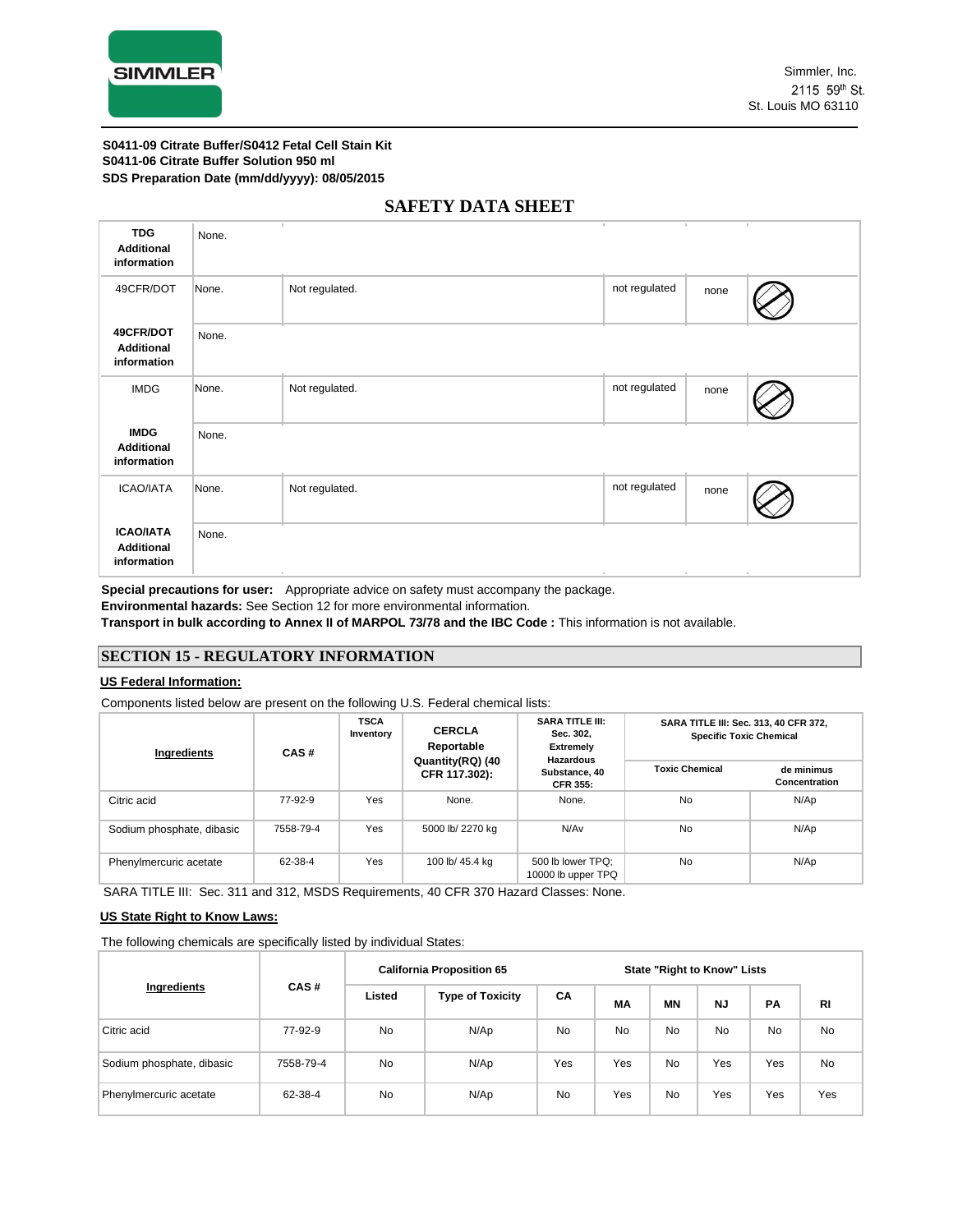

### **SAFETY DATA SHEET**

#### **Canadian Information:**

Canadian Environmental Protection Act (CEPA) information: All ingredients listed appear on the Domestic Substances List (DSL).

WHMIS information: Refer to Section 2 for a WHMIS Classification for this product.

#### **International Information:**

Components listed below are present on the following International Inventory list:

| Ingredients                          | CAS#      | European<br><b>EINECs</b> | <b>Australia</b><br><b>AICS</b> | Philippines<br><b>PICCS</b> | Japan ENCS   | Korea<br><b>KECI/KECL</b> | China<br><b>IECSC</b> | <b>NewZealand</b><br><b>IOC</b> |
|--------------------------------------|-----------|---------------------------|---------------------------------|-----------------------------|--------------|---------------------------|-----------------------|---------------------------------|
| Citric acid                          | 77-92-9   | 201-069-1                 | Present                         | Present                     | $(2) - 1318$ | KE-20831                  | Present               | HSR003138                       |
| Sodium phosphate, dibasic            | 7558-79-4 | 231-448-7                 | Present                         | Present                     | $(1) - 497$  | KE-12344                  | Present               | HSR003172                       |
| Phenylmercuric acetate               | 62-38-4   | 200-532-5                 | Present                         | Present                     | $(9)-1255$   | 98-4-12: KE-<br>05-1008   | Present               | HSR004633                       |
| <b>SECTION 16. OTHER INFORMATION</b> |           |                           |                                 |                             |              |                           |                       |                                 |

**Legend:** ACGIH: American Conference of Governmental Industrial Hygienists

CAS: Chemical Abstract Services

CERCLA: Comprehensive Environmental Response, Compensation, and Liability Act of 1980

CFR: Code of Federal Regulations

- CNS: Central Nervous System
- DOT: Department of Transportation
- EPA: Environmental Protection Agency

EINECS: European Inventory of Existing Commercial chemical Substances

- IARC: International Agency for Research on Cancer
- IBC: Intermediate Bulk Container

IMDG: International Maritime Dangerous Goods

- Inh: Inhalation
- LC: Lethal Concentration
- LD: Lethal Dose

N/Ap: Not Applicable

N/Av: Not Available

NIOSH: National Institute of Occupational Safety and Health

NTP: National Toxicology Program

OSHA: Occupational Safety and Health Administration

- PEL: Permissible exposure limit
- RCRA: Resource Conservation and Recovery Act
- RTECS: Registry of Toxic Effects of Chemical Substances
- SARA: Superfund Amendments and Reauthorization Act
- STEL: Short Term Exposure Limit
- TDG: Canadian Transportation of Dangerous Goods Act & Regulations
- TLV: Threshold Limit Values
- TWA: Time Weighted Average
- WHMIS: Workplace Hazardous Materials Identification System

#### **References:**

- 1. ACGIH, Threshold Limit Values for Chemical Substances and Physical Agents & Biological Exposure Indices for 2015.
- 2. International Agency for Research on Cancer Monographs, searched 2015
- 3. Canadian Centre for Occupational Health and Safety, CCInfoWeb databases, 2015 (Chempendium, HSDB and RTECs).
- 4. Material Safety Data Sheets from manufacturer.US EPA Title III List of Lists 2015.
- 5. California Proposition 65 List 2015

#### **Preparation Date (mm/dd/yyyy):** 08/05/2015